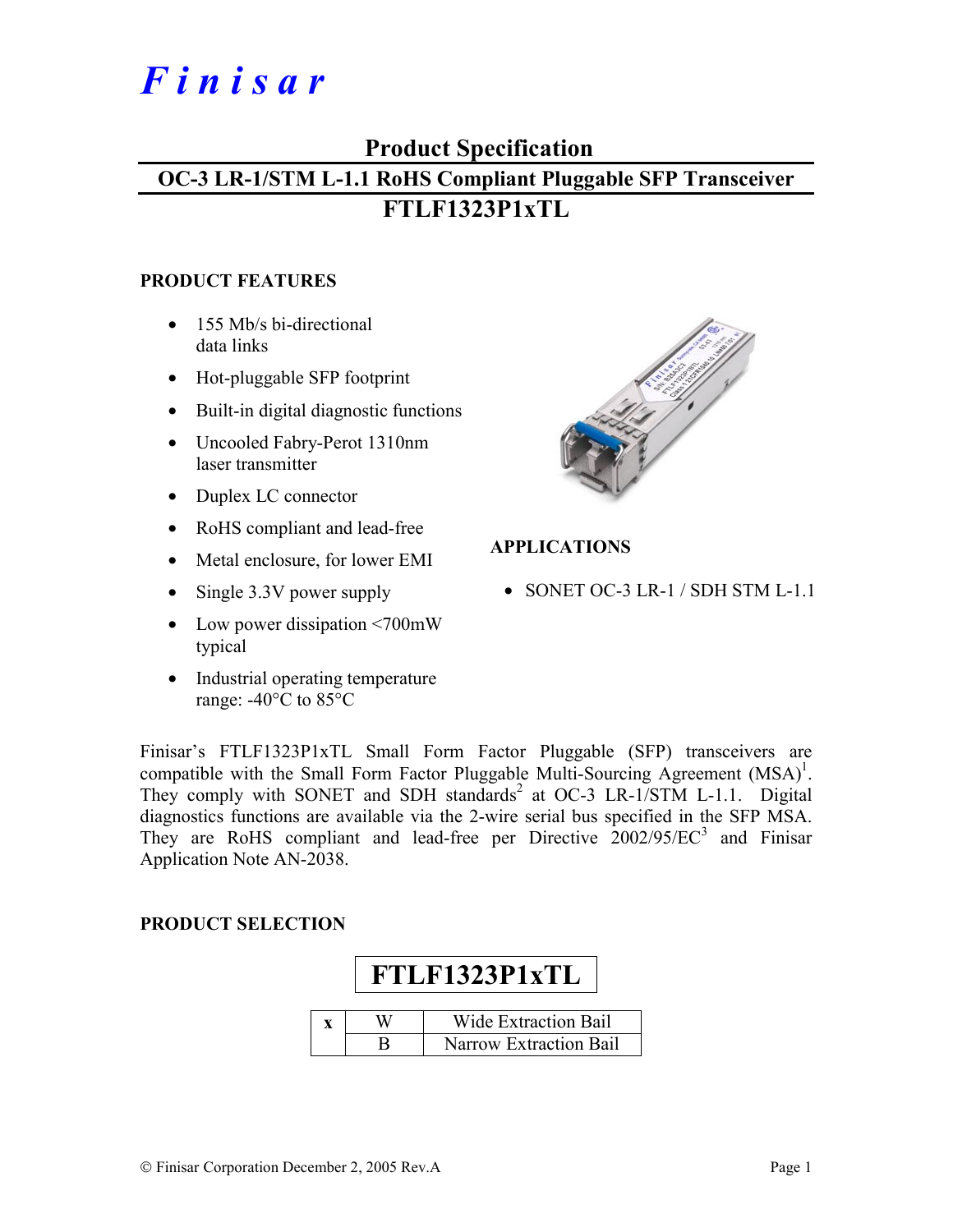| Pin            | <b>Symbol</b>         | <b>Name/Description</b>                                        | Ref. |
|----------------|-----------------------|----------------------------------------------------------------|------|
|                | $\rm V_{EET}$         | Transmitter Ground (Common with Receiver Ground)               |      |
| $\overline{2}$ | $T_{FAULT}$           | Transmitter Fault. Not supported.                              |      |
| 3              | $T_{\rm DIS}$         | Transmitter Disable. Laser output disabled on high or open.    | 2    |
| 4              | $MOD$ $DEF(2)$        | Module Definition 2. Data line for Serial ID.                  | 3    |
| 5              | $MOD$ DEF $(1)$       | Module Definition 1. Clock line for Serial ID.                 | 3    |
| 6              | $MOD$ $DEF(0)$        | Module Definition 0. Grounded within the module.               | 3    |
| 7              | Rate Select           | No connection required                                         | 4    |
| 8              | <b>LOS</b>            | Loss of Signal indication. Logic 0 indicates normal operation. | 5    |
| 9              | $\rm V_{EER}$         | Receiver Ground (Common with Transmitter Ground)               |      |
| 10             | $\rm V_{EER}$         | Receiver Ground (Common with Transmitter Ground)               |      |
| 11             | $\rm V_{EER}$         | Receiver Ground (Common with Transmitter Ground)               |      |
| 12             | RD-                   | Receiver Inverted DATA out. AC Coupled.                        |      |
| 13             | $RD+$                 | Receiver Non-inverted DATA out. AC Coupled.                    |      |
| 14             | $\rm V_{EER}$         | Receiver Ground (Common with Transmitter Ground)               |      |
| 15             | $V_{\underline{CCR}}$ | Receiver Power Supply                                          |      |
| 16             | $V_{CCT}$             | <b>Transmitter Power Supply</b>                                |      |
| 17             | $\rm V_{EET}$         | Transmitter Ground (Common with Receiver Ground)               |      |
| 18             | $TD+$                 | Transmitter Non-Inverted DATA in. AC Coupled.                  |      |
| 19             | TD-                   | Transmitter Inverted DATA in. AC Coupled.                      |      |
| 20             | $V_{EET}$             | Transmitter Ground (Common with Receiver Ground)               |      |

#### **I. Pin Descriptions**

Notes:

1. Circuit ground is internally isolated from chassis ground.

- 2. Laser output disabled on  $T_{DIS} > 2.0V$  or open, enabled on  $T_{DIS} < 0.8V$ .
- 3. Should be pulled up with 4.7k 10kohms on host board to a voltage between 2.0V and 3.5V. MOD  $DEF(0)$  pulls line low to indicate module is plugged in.
- 4. Finisar FTLF1323P1xTL transceivers do not require rate control.
- 5. LOS is open collector output. Should be pulled up with 4.7k 10kohms on host board to a voltage between 2.0V and 3.5V. Logic 0 indicates normal operation; logic 1 indicates loss of signal.



**Pinout of Connector Block on Host Board**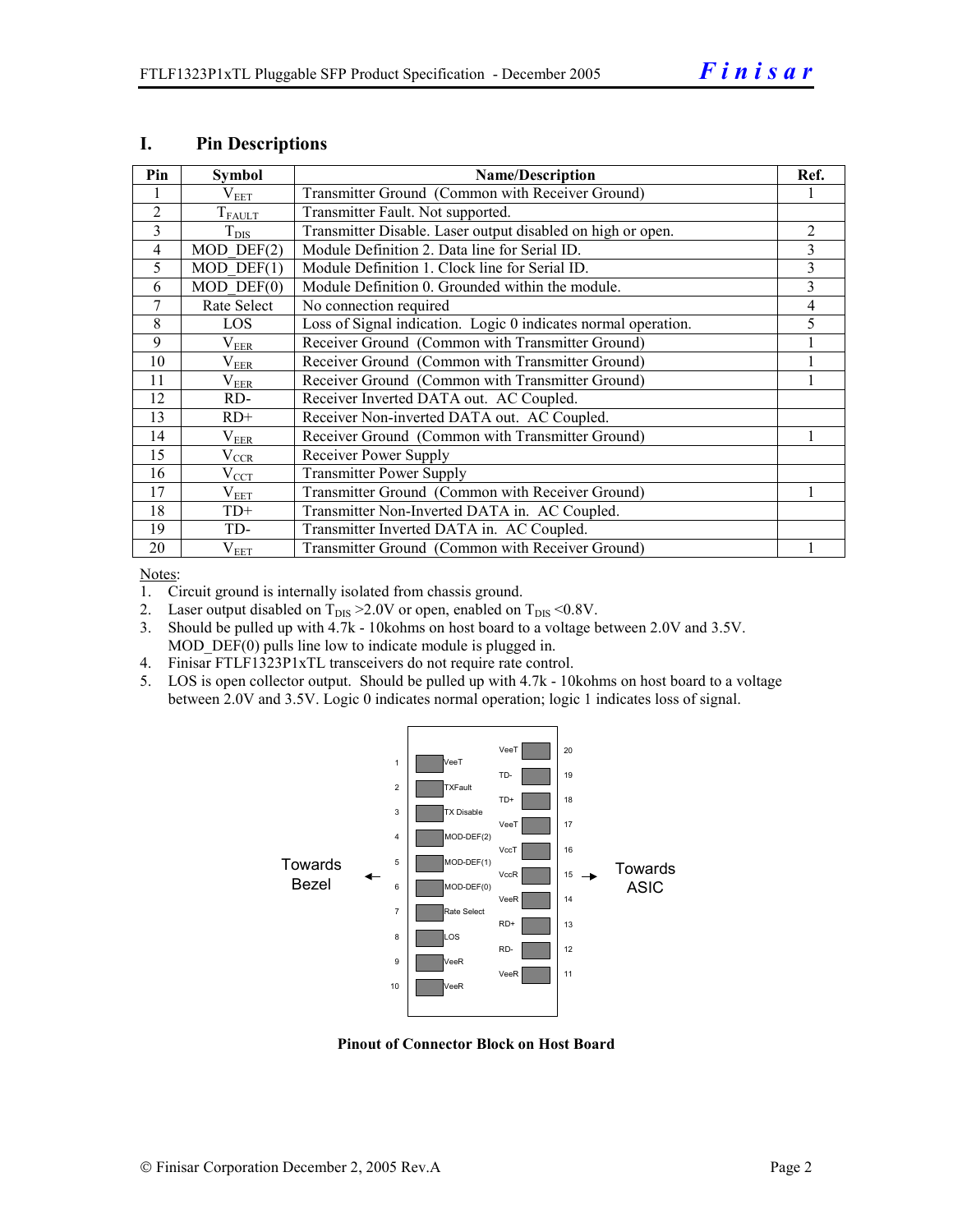#### **II. Absolute Maximum Ratings**

| <b>Parameter</b>                  | <b>Symbol</b> | Min    | Tvp | Max | Unit          | Ref. |
|-----------------------------------|---------------|--------|-----|-----|---------------|------|
| Maximum Supply Voltage            | Vcc           | $-0.5$ |     |     |               |      |
| Storage Temperature               |               | $-40$  |     | 100 | $\circ$       |      |
| <b>Case Operating Temperature</b> | m<br>OP.      | $-40$  |     |     | $\sim$        |      |
| <b>Relative Humidity</b>          | RН            |        |     |     | $\frac{0}{0}$ |      |

#### **III.** Electrical Characteristics ( $T_{OP}$  = -40 to 85 °C,  $V_{CC}$  = 3.10 to 3.50 Volts)

| <b>Parameter</b>                    | <b>Symbol</b>   | Min         | <b>Typ</b> | Max          | Unit    | Ref.           |
|-------------------------------------|-----------------|-------------|------------|--------------|---------|----------------|
| <b>Supply Voltage</b>               | Vcc             | 3.10        |            | 3.50         |         |                |
| <b>Supply Current</b>               | Icc             |             | 165        | 300          | mA      |                |
| <b>Transmitter</b>                  |                 |             |            |              |         |                |
| Input differential impedance        | $R_{in}$        |             | 100        |              | Ω       | $\overline{2}$ |
| Single ended data input swing       | Vin, pp         | 250         |            | 1200         | mV      |                |
| Transmit Disable Voltage            | $\rm V_{D}$     | $Vec-1.3$   |            | Vcc          | V       |                |
| Transmit Enable Voltage             | $\rm V_{EN}$    | Vee         |            | $Vee+0.8$    | V       | 3              |
| <b>Transmit Disable Assert Time</b> |                 |             |            | 10           | $\mu$ s |                |
| Receiver                            |                 |             |            |              |         |                |
| Single ended data output swing      | Vout, pp        | 300         | 400        | 800          | mV      | $\overline{4}$ |
| Data rise/fall time                 | t,              |             | 400        | 1300         | ps      | 5              |
| <b>LOS</b> Fault                    | $V_{LOS$ fault  | $Vec - 0.5$ |            | $Vec_{HOST}$ | V       | 6              |
| <b>LOS Normal</b>                   | $V_{LOS\,norm}$ | Vee         |            | $Vee+0.5$    | V       | 6              |
| Power Supply Rejection              | <b>PSR</b>      | 50          |            |              | mVpp    | 7              |

Notes:

- 1. Non condensing.
- 2. AC coupled.
- 3. Or open circuit.
- 4. Into 100 ohm differential termination.
- 5.  $10 90 \%$
- 6. Loss Of Signal is LVTTL. Logic 0 indicates normal operation; logic 1 indicates no signal detected.
- **7.** All transceiver specifications are compliant with a power supply sinusoidal modulation of 20 Hz to 1.5 MHz up to specified value applied through the power supply filtering network shown on page 23 of the Small Form-factor Pluggable (SFP) Transceiver MultiSource Agreement (MSA), September 14, 2000. Valid on receive side for input powers within receive sensitivity.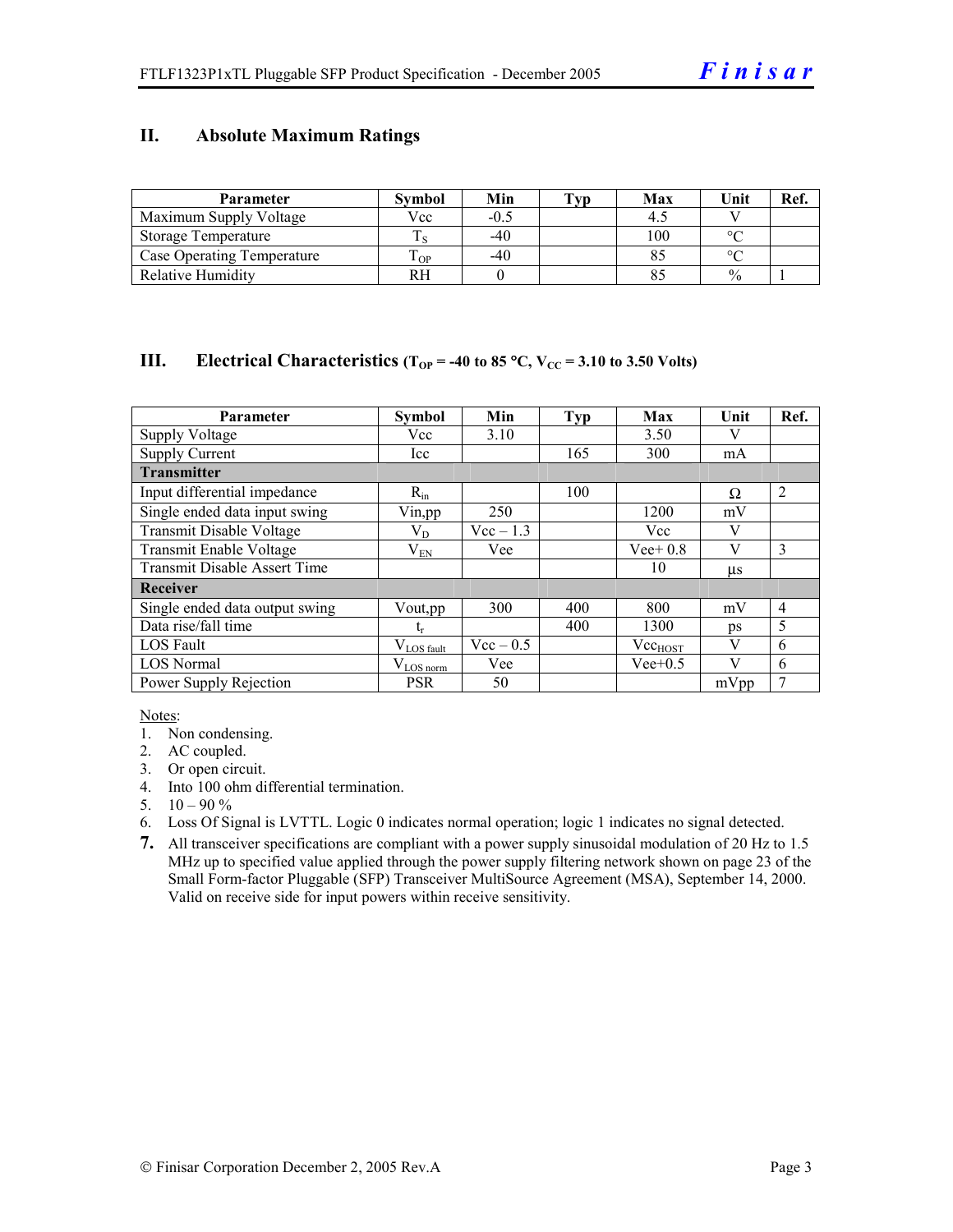| <b>Parameter</b>                 | <b>Symbol</b>     | Min   | <b>Typ</b> | Max      | Unit  | Ref.           |
|----------------------------------|-------------------|-------|------------|----------|-------|----------------|
| <b>Transmitter</b>               |                   |       |            |          |       |                |
| Output Opt. Pwr: 9/125 SMF       | $P_{OUT}$         | $-5$  |            | $\Omega$ | dBm   | 1              |
| Optical Wavelength               | λ                 | 1263  |            | 1360     | nm    |                |
| Spectral Width                   | $\sigma$          |       |            | 3        | nm    |                |
| <b>Optical Extinction Ratio</b>  | ER                | 10    |            |          | dB    |                |
| Optical Rise/Fall Time           | $t_r / t_f$       |       |            | 1300     | ps    | 2              |
| <b>Relative Intensity Noise</b>  | <b>RIN</b>        |       |            | $-120$   | dB/Hz |                |
| Generated Jitter (peak to peak)  | $J_{TX}$ p-p      |       |            | 0.07     | UI    | 3              |
| Generated Jitter (rms)           | $J_{TX}$ rms      |       |            | 0.007    | UI    | 3              |
| Mask Margin                      |                   |       | 20%        |          |       |                |
| Receiver                         |                   |       |            |          |       |                |
| Average Rx Sensitivity           | $R_{\rm SENS1}$   | $-34$ |            | $-10$    | dBm   | $\overline{4}$ |
| <b>Optical Center Wavelength</b> | $\lambda_{\rm C}$ | 1260  |            | 1600     | nm    |                |
| <b>LOS De-Assert</b>             | LOS <sub>D</sub>  |       |            | -34      | dBm   |                |
| <b>LOS Assert</b>                | LOS <sub>A</sub>  | $-45$ |            |          | dBm   |                |
| <b>LOS</b> Hysteresis            |                   | 0.5   |            |          | dB    |                |

#### **IV.** Optical Characteristics ( $T_{OP}$  = -40 to 85 °C,  $V_{CC}$  = 3.10 to 3.50 Volts)

Notes:

1. Class 1 Laser Safety per FDA/CDRH and EN (IEC) 60825 regulations.

2. Unfiltered, 20-80%

- 3. Jitter measurements taken using Agilent OMNIBERT 718 in accordance with GR-253.
- 4. With worst-case extinction ratio. Measured with a PRBS  $2^{23}$ -1 test pattern.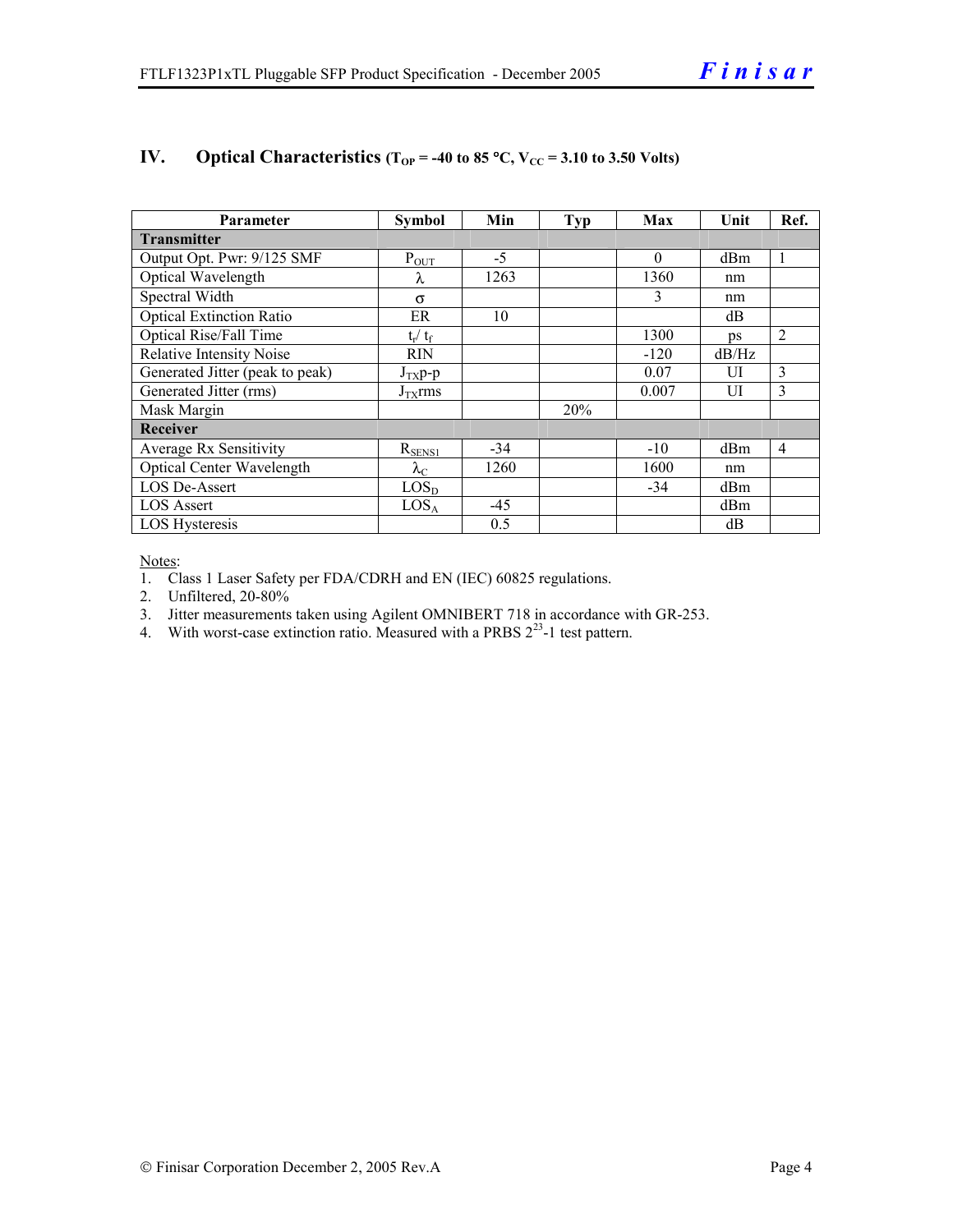#### **V. General Specifications**

| Parameter                     | <b>Symbol</b> | Min | Typ | Max        | <b>Units</b> | Ref.           |
|-------------------------------|---------------|-----|-----|------------|--------------|----------------|
| Data Rate                     | BR            | 155 |     | 155        | Mb/sec       |                |
| <b>Bit Error Rate</b>         | <b>BER</b>    |     |     | $10^{-12}$ |              |                |
| Max. Supported Link Length on | $L_{MAX5}$    |     | 40  |            | km           | $\overline{4}$ |
| $9/125 \mu m$ SMF @ OC-3      |               |     |     |            |              |                |

Notes:

- 1. Compliant with SONET and SDH at OC-3 LR-1/STM L-1.1.
- 2. Tested with a PRBS  $2^{23}$ -1 test pattern.
- 3. Attenuation of 0.55 dB/km is used for the link length calculations (per GR-253 CORE). Distances are indicative only. Please refer to the Optical Specifications in Table IV to calculate a more accurate link budget based on specific conditions in your application.

#### **VI. Environmental Specifications**

Finisar 1310nm SFP transceivers have an industrial operating temperature range from  $-40^{\circ}$ C to  $+85^{\circ}$ C case temperature.

| Parameter                  | Svmbol | Min | $\mathbf{T}_{\mathbf{V}\mathbf{p}}$ | Max | <b>Units</b> | Ref. |
|----------------------------|--------|-----|-------------------------------------|-----|--------------|------|
| Case Operating Temperature | ' op   | -40 |                                     |     | $\circ$      |      |
| Storage Temperature        | ⊥ sto  | -40 |                                     | 100 | $\sim$       |      |

#### **VII. Regulatory Compliance**

Finisar transceivers are Class 1 Laser Products and comply with US FDA regulations. These products are certified by TÜV and CSA to meet the Class 1 eye safety requirements of EN (IEC) 60825 and the electrical safety requirements of EN (IEC) 60950. Copies of certificates are available at Finisar Corporation upon request.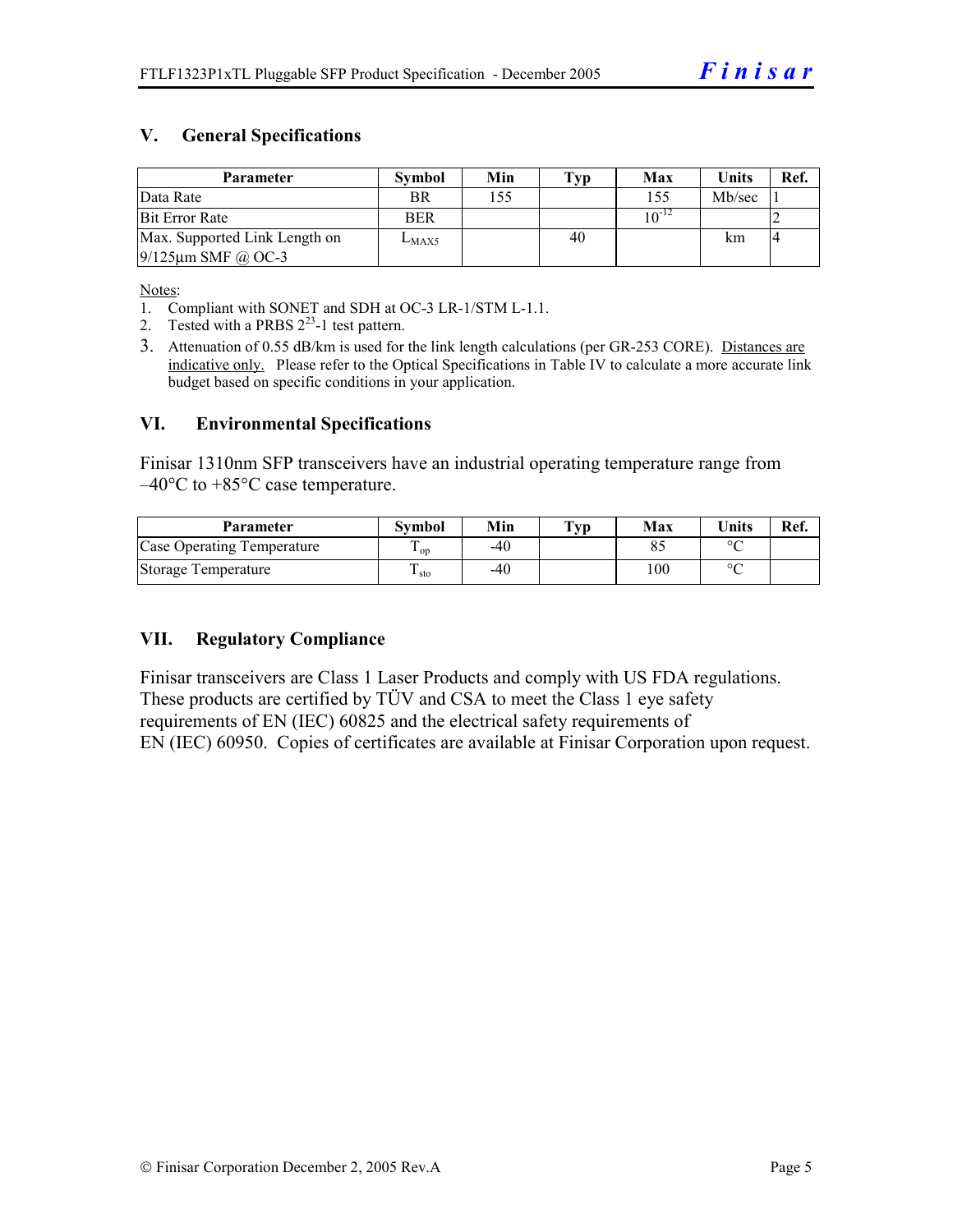#### **VIII. Digital Diagnostic Functions**

Finisar FTLF1323P1xTL SFP transceivers support the 2-wire serial communication protocol as defined in the SFP MSA<sup>1</sup>. It is very closely related to the  $E^2$ PROM defined in the GBIC standard, with the same electrical specifications.

The standard SFP serial ID provides access to identification information that describes the transceiver's capabilities, standard interfaces, manufacturer, and other information.

Additionally, Finisar SFP transceivers provide a unique enhanced digital diagnostic monitoring interface, which allows real-time access to device operating parameters such as transceiver temperature, laser bias current, transmitted optical power, received optical power and transceiver supply voltage. It also defines a sophisticated system of alarm and warning flags, which alerts end-users when particular operating parameters are outside of a factory-set normal range.

The SFP MSA defines a 256-byte memory map in  $E^2$ PROM that is accessible over a 2-wire serial interface at the 8 bit address 1010000X (A0h). The digital diagnostic monitoring interface makes use of the 8 bit address 1010001X (A2h), so the originally defined serial ID memory map remains unchanged. The interface is identical to, and is thus fully backward compatible with both the GBIC Specification and the SFP Multi Source Agreement. The complete interface is described in Finisar Application Note AN-2030: "Digital Diagnostics Monitoring Interface for SFP Optical Transceivers".

The operating and diagnostics information is monitored and reported by a Digital Diagnostics Transceiver Controller (DDTC) inside the transceiver, which is accessed through a 2-wire serial interface. When the serial protocol is activated, the serial clock signal (SCL, Mod Def 1) is generated by the host. The positive edge clocks data into the  $SFP$  transceiver into those segments of the  $E^2$ PROM that are not write-protected. The negative edge clocks data from the SFP transceiver. The serial data signal (SDA, Mod Def 2) is bi-directional for serial data transfer. The host uses SDA in conjunction with SCL to mark the start and end of serial protocol activation. The memories are organized as a series of 8-bit data words that can be addressed individually or sequentially.

For more information, please see the SFP MSA documentation<sup>1</sup> or Finisar Application Note AN-2030.

Digital diagnostics for the FTLF1323P1xTL are externally calibrated by default.

Please note that evaluation board FDB-1018 is available with Finisar ModDEMO software that allows simple to use communication over the 2-wire serial interface.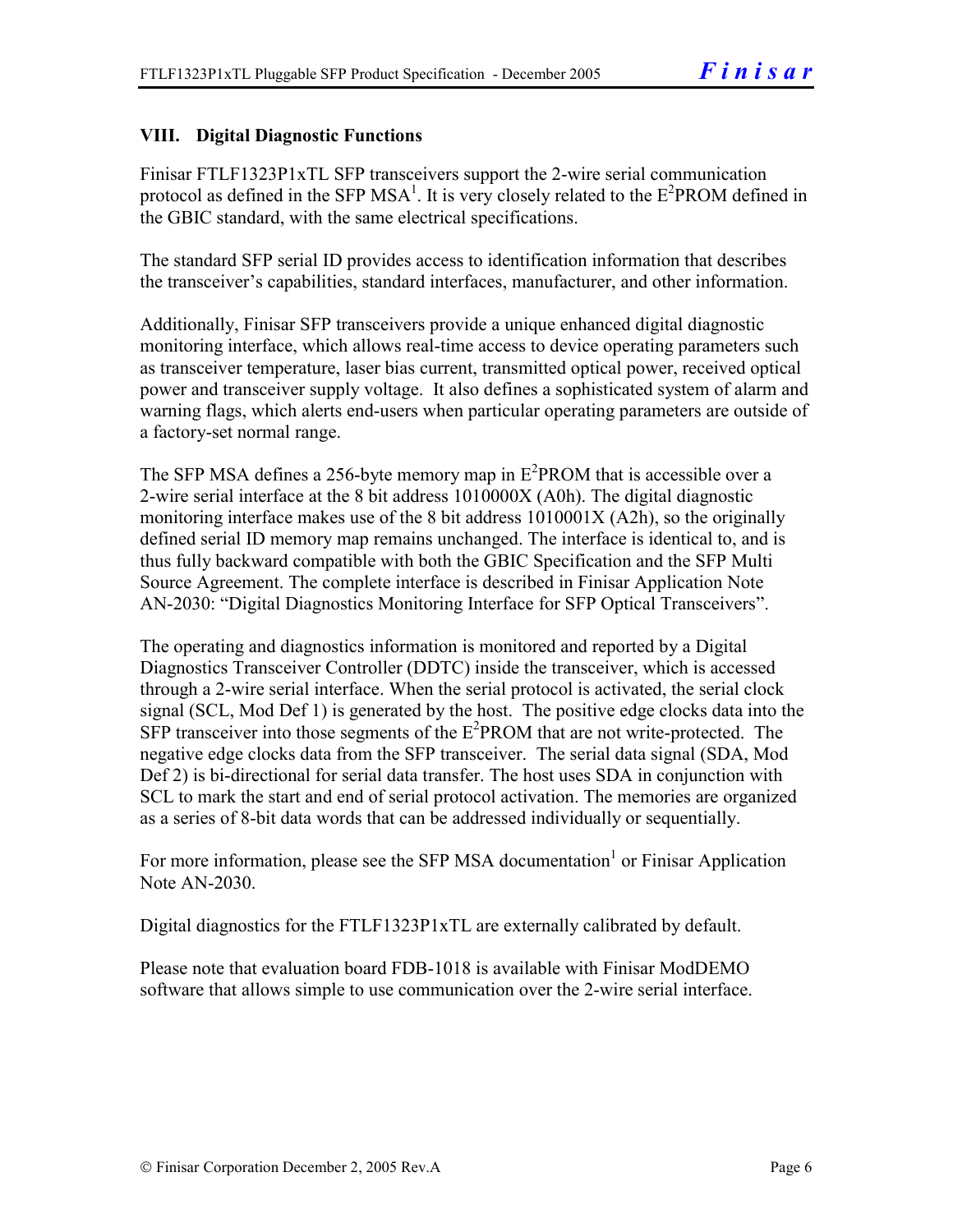#### **IX. Mechanical Specifications**

Finisar's Small Form Factor Pluggable (SFP) transceivers are compatible with the dimensions defined by the SFP Multi-Sourcing Agreement (MSA)<sup>3</sup>.



# **FTLF1323P1BTL**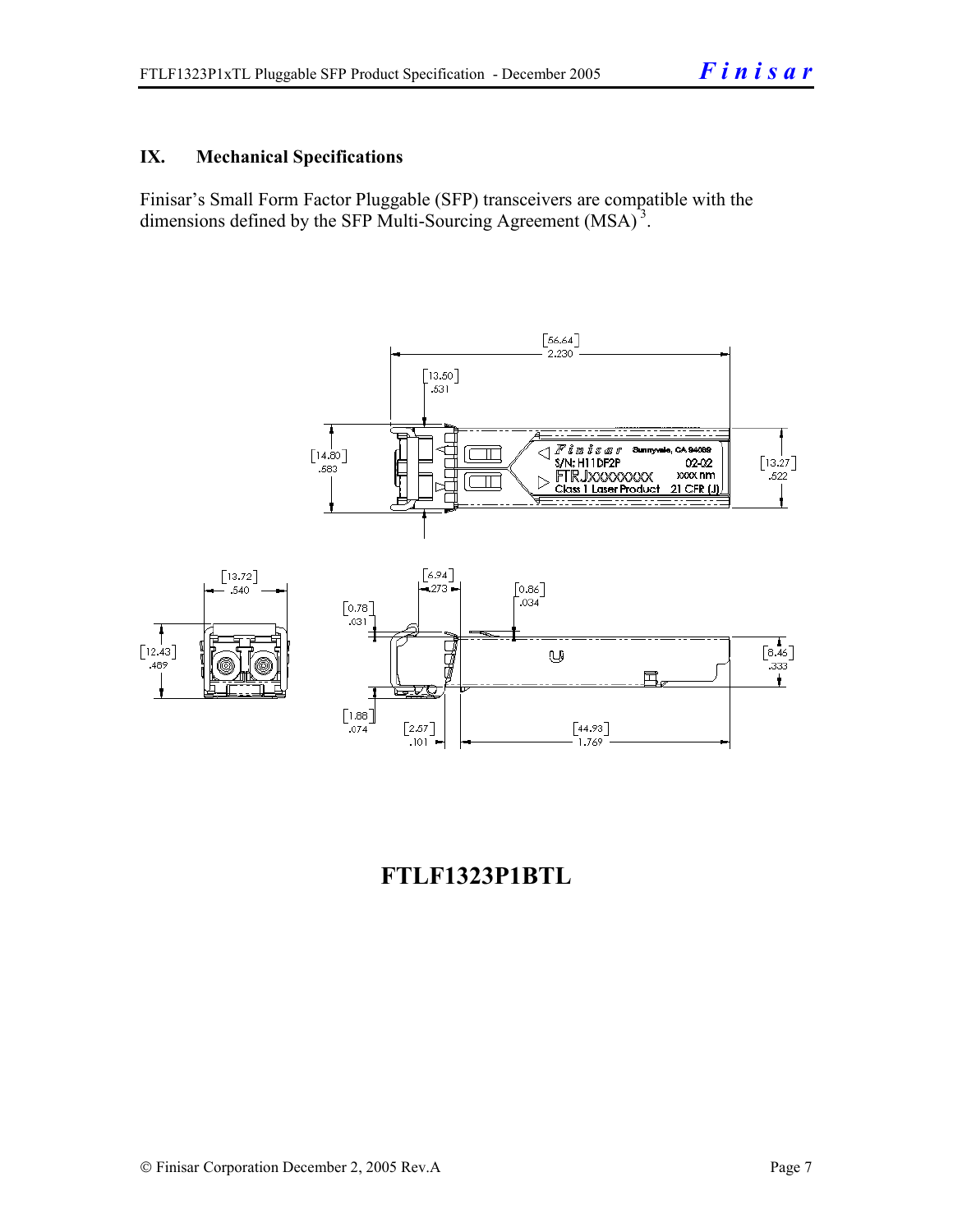



## **FTLF1323P1WTL**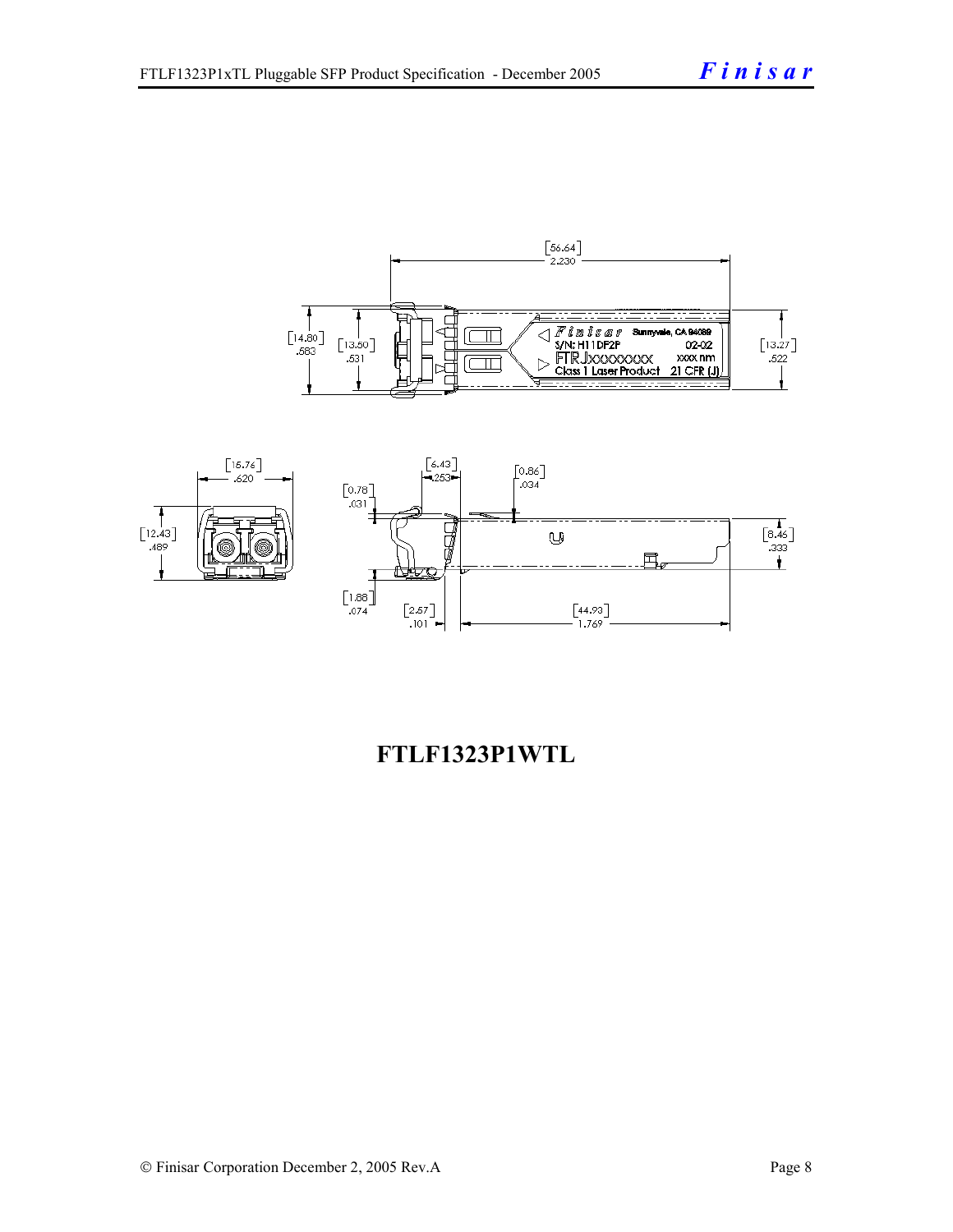## **X. PCB Layout and Bezel Recommendations**

 $\hat{\triangle}$ Through Holes are Unplated  $\Delta$ atum and Basic Dimension Established by Customer  $\triangle$ Rads and Vias are Chassis Ground, 11 Places

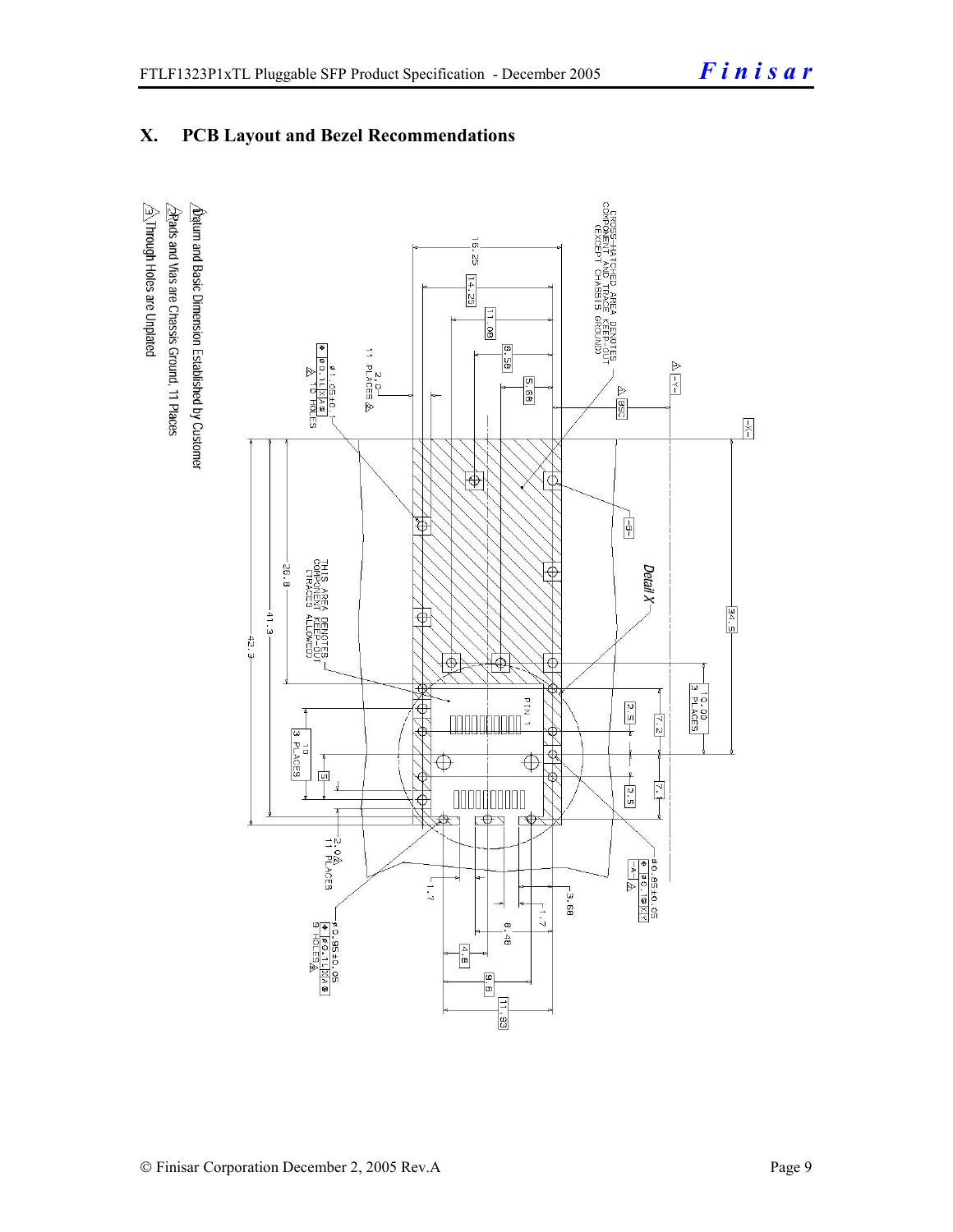

NOTES:

- $\triangle$  MINIMUM PITCH ILLUSTRATED, ENGLISH DIMENSIONS ARE FOR REFERENCE ONLY
- 2. NOT RECOMMENDED FOR PCI EXPANSION CARD APPLICATIONS